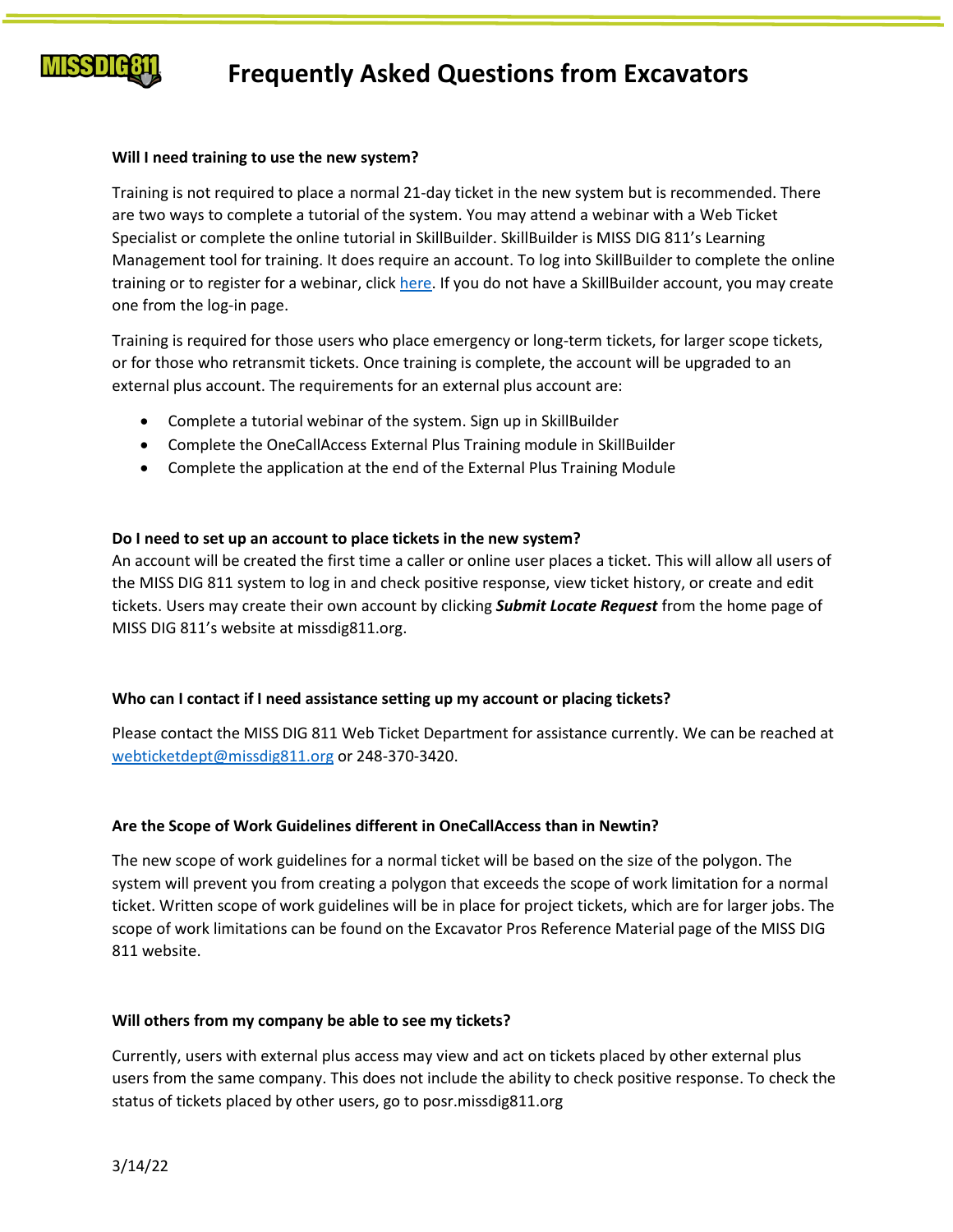

## **Frequently Asked Questions from Excavators**

Coming soon, users may choose who to share their tickets with. This will include the ability to check the status of others' tickets in Positive Response.

#### **Does the system require a unique email address for each user?**

A shared email address may be used for multiple accounts. The username for each account must be unique.

### **Has Positive Response changed?**

There are a few changes to Positive Response in the new system.

- The number of positive response codes has been reduced. To see an updated list of codes, go to the Excavator Pros Reference Material page.
- The color-coding system that you may be familiar with will not be used. Thorough definitions of each code will be viewable in positive response, so you know when it is safe to dig following PA174 requirements.
- Positive Response will be viewable by logging into your user account. There will no longer be a phone number you can call to hear positive response postings.
- If you are unable to log in to check the status of your request, you may contact the MISS DIG 811 Notification Center.

#### **Is the map different in the new system?**

Multiple mapping resources are available, including google maps and the parcel data you currently have access to in Newtin.

#### **Is there an app for checking positive response or placing tickets?**

There is not an app for features of the new system. The system is user friendly in multiple formats including on a desktop, laptop, tablet, or phone. One log-in is needed to create a ticket, view ticket history, or check positive response.

#### **If I had a full access account in Newtin, will I have the same access in the new system?**

An External Plus account is equivalent to a RTE Full Access account. Training for an external plus account is required. Go to the Excavator Pros-Excavator Training page on the MISS DIG 811 website.

#### **Will there be a change to ticket numbers the system generates?**

Ticket numbers will be reformatted. They will no longer begin with the letter A or B.